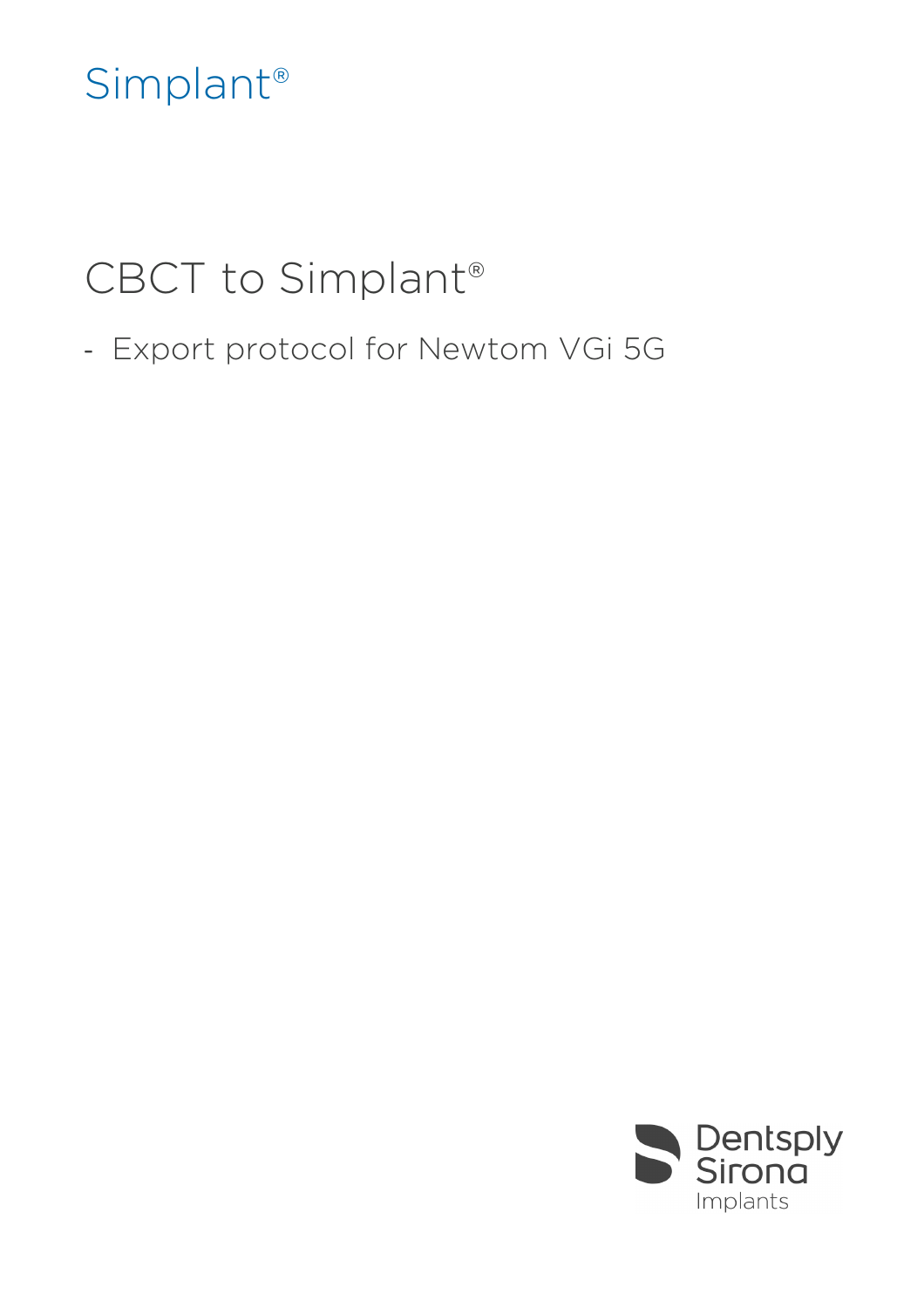This protocol gives a detailed description of the steps to be followed for exporting your NewTom VGi/5G scan images, with NNT software V3.00 or above, in DICOM format and for importing these in Simplant. This protocol aims at an optimal visualization of your images in Simplant but does not guarantee easy segmentation.

### Part 1: NNT software V3.00 or above

- 1. Scan the Patient (as provided by NewTom)
	- a. Select the FOV:

For implant dentistry, [12x8] FOV (in case there is no metal in the mouth, such as implants and large amalgam fillings) or [8x8] FOV is recommended.

b. Positioning the patient:

Position the patient in such a way that he/she is symmetrically positioned and the volume of interest is centred in the FOV. This is achieved by manually repositioning the patient's head and by performing a check via scout flash images.

*Note: When a scan prosthesis is applied during the scan, make sure the prosthesis is separated from the opposing arch by a radiologically transparent bite-block.*

c. Taking the scan and process the dataset

Perform the patient acquisition by selecting the "Patient scan" procedure. This will result in a dataset of axial images (Volumetric data) with an isotropic voxel.

i. Creating a Study

Create a Study from the Volumetric data. By creating the Study, you can crop unnecessary portions and limit it to the volume of interest. In the process, the orientation of the patient's head can also be finely adjusted in terms of symmetry and orthogonality. Select ISO (isometric voxel).

ii. Scanning the prosthesis

When the prosthesis has to be scanned separately, select the same FOV and settings as for the patient scan, and perform the scan by selecting the "Denture scan" procedure. Then proceed in the same way and with the same settings as for a patient scan.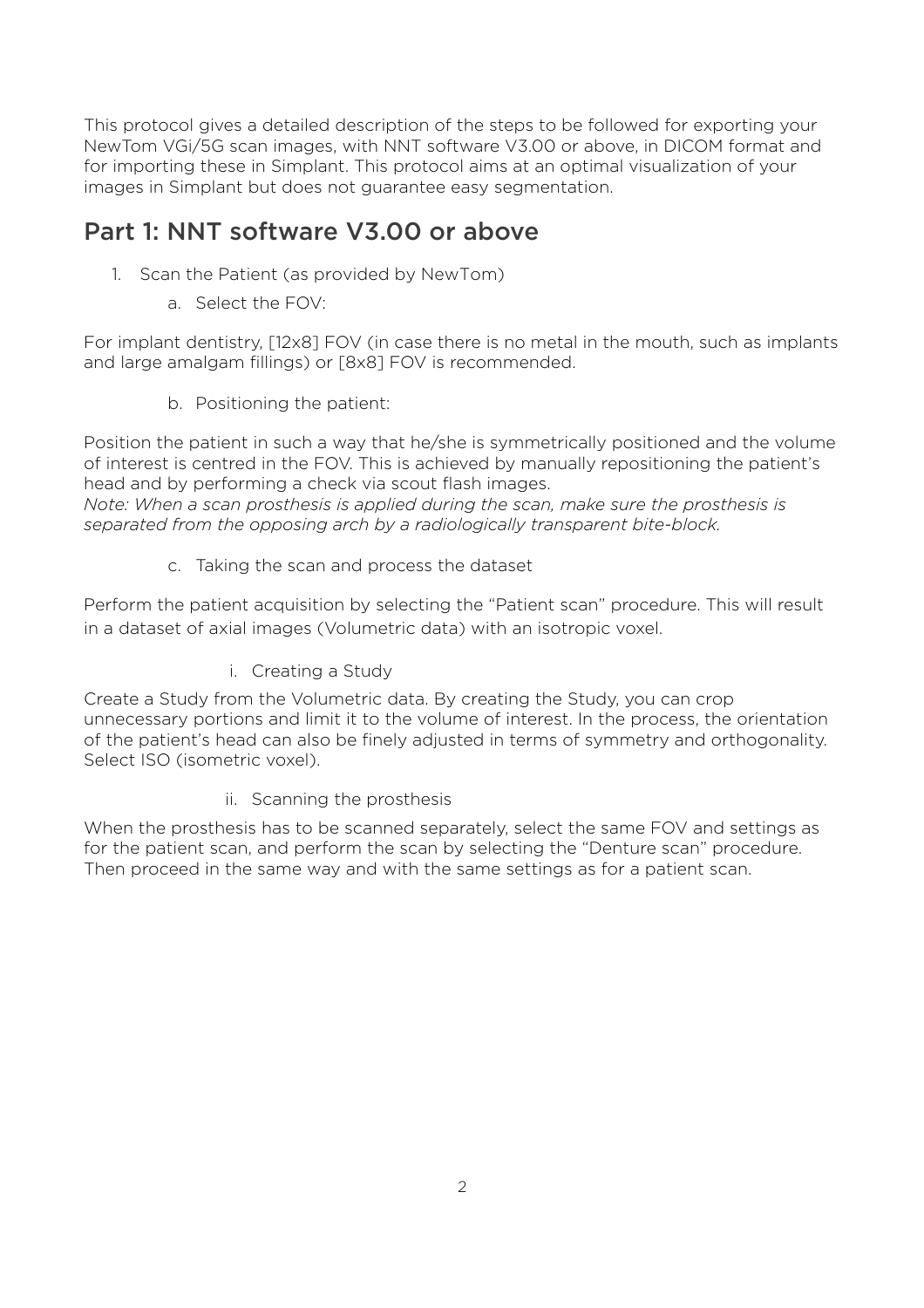#### 2. Exporting Dicom to a folder

a. Setting up "DICOM settings" in NNT

Choosing your DICOM settings can be achieved by selecting "Save in DICOM Format" – "Sequence of Axial images" – "DICOM Settings" in the File menu. Here you select multiple files.

| <b>DICOM</b> settings |                                                           |
|-----------------------|-----------------------------------------------------------|
| m                     | Multiple files DICOM dataset<br>Single-file DICOM dataset |
| Οk                    | <u>C</u> ancel                                            |

This setting needs to be configured only once and will remain unchanged until you configure it differently.

#### b. Exporting Dicom

The data has to be exported as a "Sequence of Axial Images …", and you can choose either "Free Matrix" or "512x512 Matrix"; the first one is preferred but not indispensable. You will be prompted to select the destination file path.

Exporting in DICOM format can be done by selecting "Save in DICOM Format" – "Sequence of Axial images" in the FILE menu. Subsequently choose the matrix you desire. You will be prompted to select the destination folder.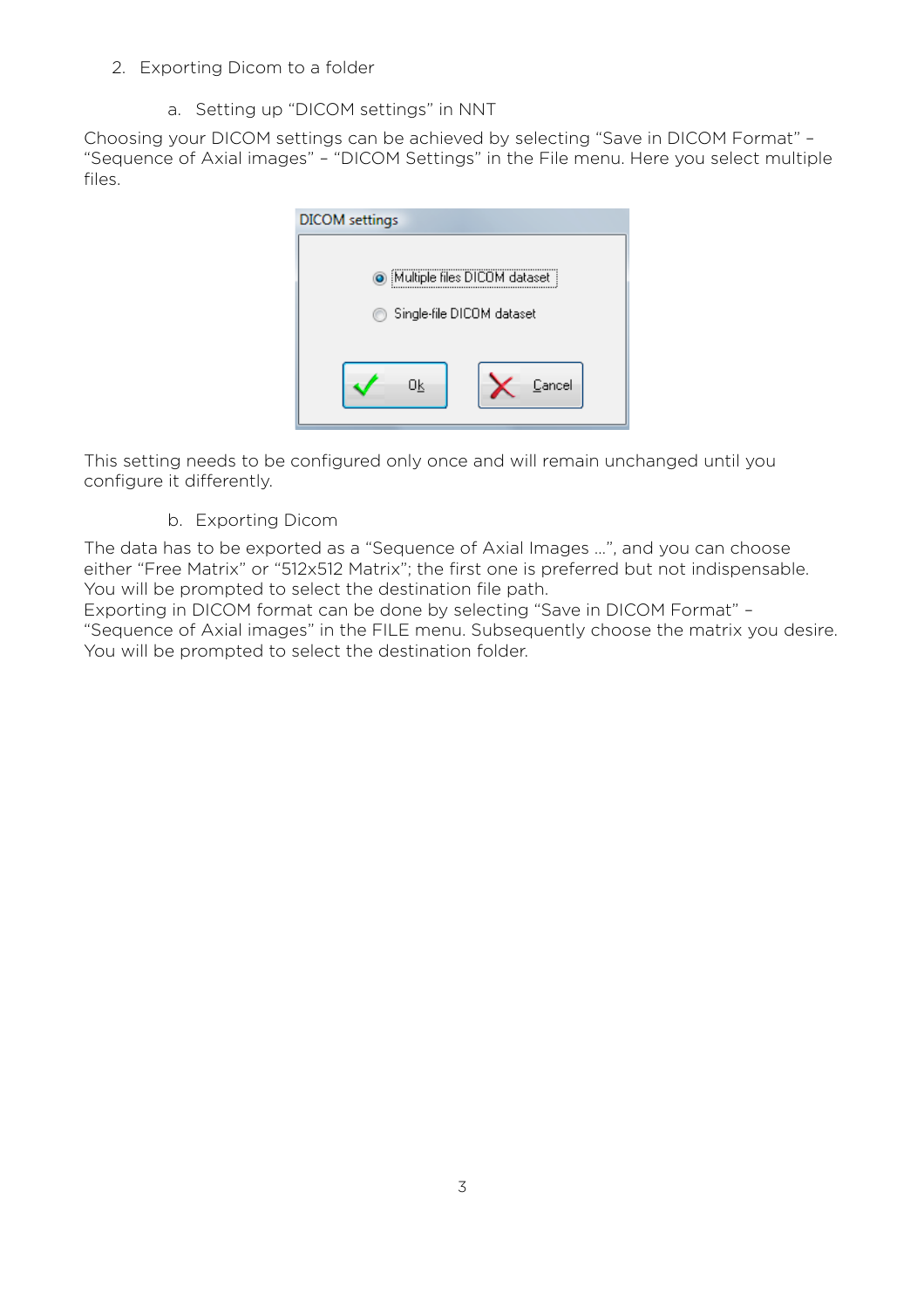## Part 2: Simplant® software

1. Open Simplant Pro and click 'Open Files' in the Task Panel.

| <b>1. SIMPLANT Start</b> | 숫 |
|--------------------------|---|
| Open Files               |   |

2. In the 'Open Files' dialog box browse to the folder where you saved the dicom images and click 'Next'.

| <b>Open Files</b>                                 |                                                                                                                                                                                                                | $\Box$<br><b>COLLEGE</b>                                                                                     | $\mathbf{x}$ |
|---------------------------------------------------|----------------------------------------------------------------------------------------------------------------------------------------------------------------------------------------------------------------|--------------------------------------------------------------------------------------------------------------|--------------|
|                                                   | Look in: C:\Users\diann289\Desktop\test\                                                                                                                                                                       | 一步<br>Types of<br>All files<br>Group DICOM files                                                             | ▼            |
| Favorites                                         | Filename                                                                                                                                                                                                       | <b>Info</b><br>Patient<br>Last ^                                                                             |              |
| DentalData\test\<br><b>DentalData</b><br>Computer | DCT0000.dcm<br>DCT0001.dcm<br>DCT0002.dcm<br>DCT0003.dcm<br>DCT0004.dcm<br>DCT0005.dcm<br>DCT0006.dcm<br>DCT0007.dcm<br>DCT0008.dcm<br>DCT0009.dcm<br>DCT0010.dcm<br>DCT0011.dcm<br>DCT0012.dcm<br>DCT0013.dcm | 2011<br>2011<br>2011<br>2011<br>2011<br>2011<br>2011<br>2011<br>2011<br>2011<br>2011<br>2011<br>2011<br>2011 |              |
|                                                   | DCT0014.dcm                                                                                                                                                                                                    | $2011 -$                                                                                                     |              |
| Show details                                      | m,<br>∢<br>Load multiple datasets   Advanced                                                                                                                                                                   | Þ                                                                                                            |              |
|                                                   |                                                                                                                                                                                                                | <b>SIMPLANT</b>                                                                                              |              |
|                                                   |                                                                                                                                                                                                                |                                                                                                              |              |
|                                                   | Next                                                                                                                                                                                                           | Open multiple datasets<br>Cancel<br>Help                                                                     |              |

3. By clicking 'next', the data set becomes grouped. The image information and preview of the axial images can already be checked. Select the data set and click 'Open File'.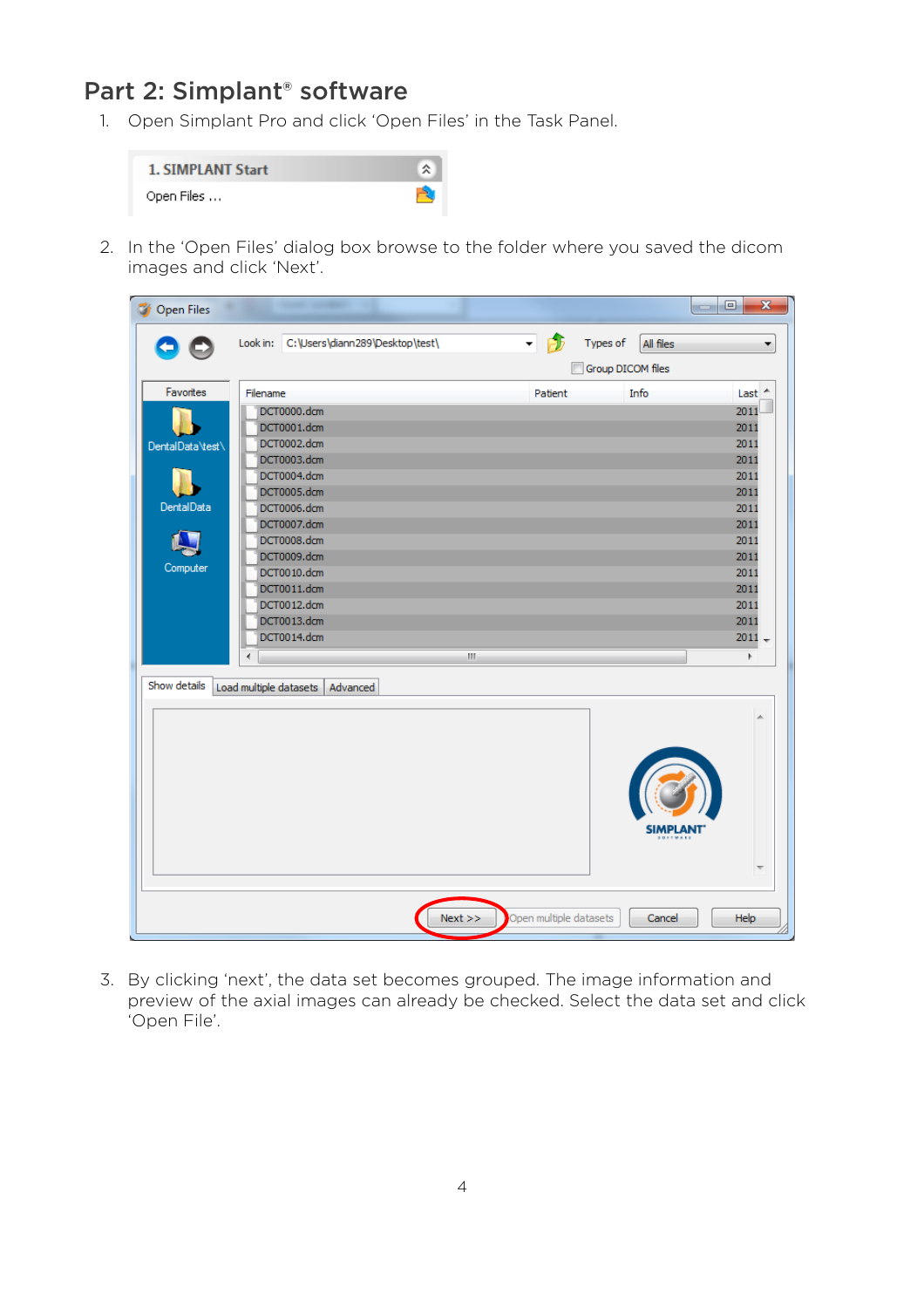| <b>Open Files</b><br>Ch   |                                 | $\mathbf{x}$<br>$\Box$<br>$\qquad \qquad$             |
|---------------------------|---------------------------------|-------------------------------------------------------|
|                           | Look in:                        | Types of<br>All files<br>Group DICOM files            |
| Favorites                 | Filename                        | Info<br>Patient<br>Last mo                            |
|                           | <b>DCT</b> scan_dataset.dcm     | n/a                                                   |
|                           | $\blacktriangleleft$            | m,<br>k                                               |
| Show details              | Load multiple datasets Advanced |                                                       |
| Image information         |                                 | ▲                                                     |
| Patient                   | n/a                             | Ξ                                                     |
| Images                    | 424                             |                                                       |
| Scouts                    | 0                               |                                                       |
| Orientation               | <b>RAX</b>                      | Ш                                                     |
| Manufacturer              | CT                              |                                                       |
| Type<br><b>Pixel Size</b> | 0.2000                          |                                                       |
| <b>Table Position</b>     | 0.20/84.80                      |                                                       |
| ۰                         | $\mathbf{H}$                    | þ.                                                    |
| $<<$ Back                 |                                 | Open multiple datasets<br>Help<br>Open File<br>Cancel |

*REMARK: Activating the checkbox 'Group dicom files' in the previous step will in the future automatically group your dicom files and show you the preview.*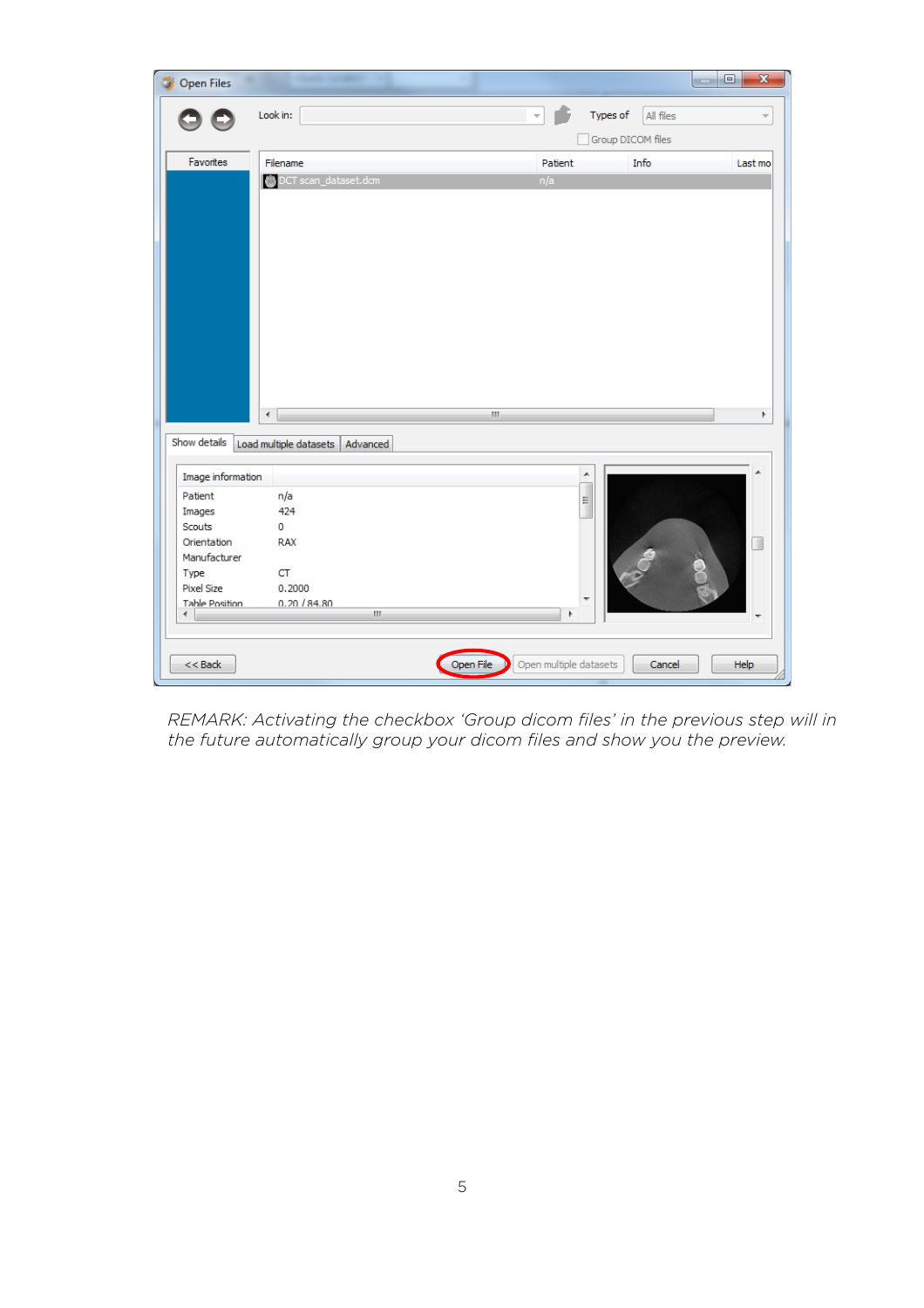4. The Image Selector dialog is prompted to the user. In this dialog, the user selects the corresponding anatomy of the images, and selects the required images for importing.

| <b>Image Selector</b>                                                |                                                                                                  | $\mathbf{x}$<br>▣                                                                                                           |
|----------------------------------------------------------------------|--------------------------------------------------------------------------------------------------|-----------------------------------------------------------------------------------------------------------------------------|
| Patient Name:                                                        | n/a                                                                                              |                                                                                                                             |
| Anatomy of the images:                                               | @ Mandible<br><b>Maxilla</b>                                                                     | <b>Both</b>                                                                                                                 |
| Mandible<br>Maxilla                                                  |                                                                                                  |                                                                                                                             |
| Plan Name:<br>Mandible                                               | $+99$                                                                                            |                                                                                                                             |
| $\overline{\mathbf{R}}$                                              | Ε<br>$\overline{B}$                                                                              | P<br><b>CODEC</b><br>$\mathbf{R}$<br>L                                                                                      |
| $\overline{\mathbf{A}}$                                              | т<br>$\boxed{\mathbf{P}}$<br>B                                                                   | A<br>(3) Outline the images you want to open by dragging the red horizontal bars in the sagittal images and coronal images. |
| Reduce the amount of images by skipping images.<br>Skip images:<br>0 | This plan contains 424 images with a slice distance of 0.20 mm.<br>Preview after skipping images | Delete the unselected images<br>E                                                                                           |
|                                                                      |                                                                                                  | OK<br>Cancel<br>Help                                                                                                        |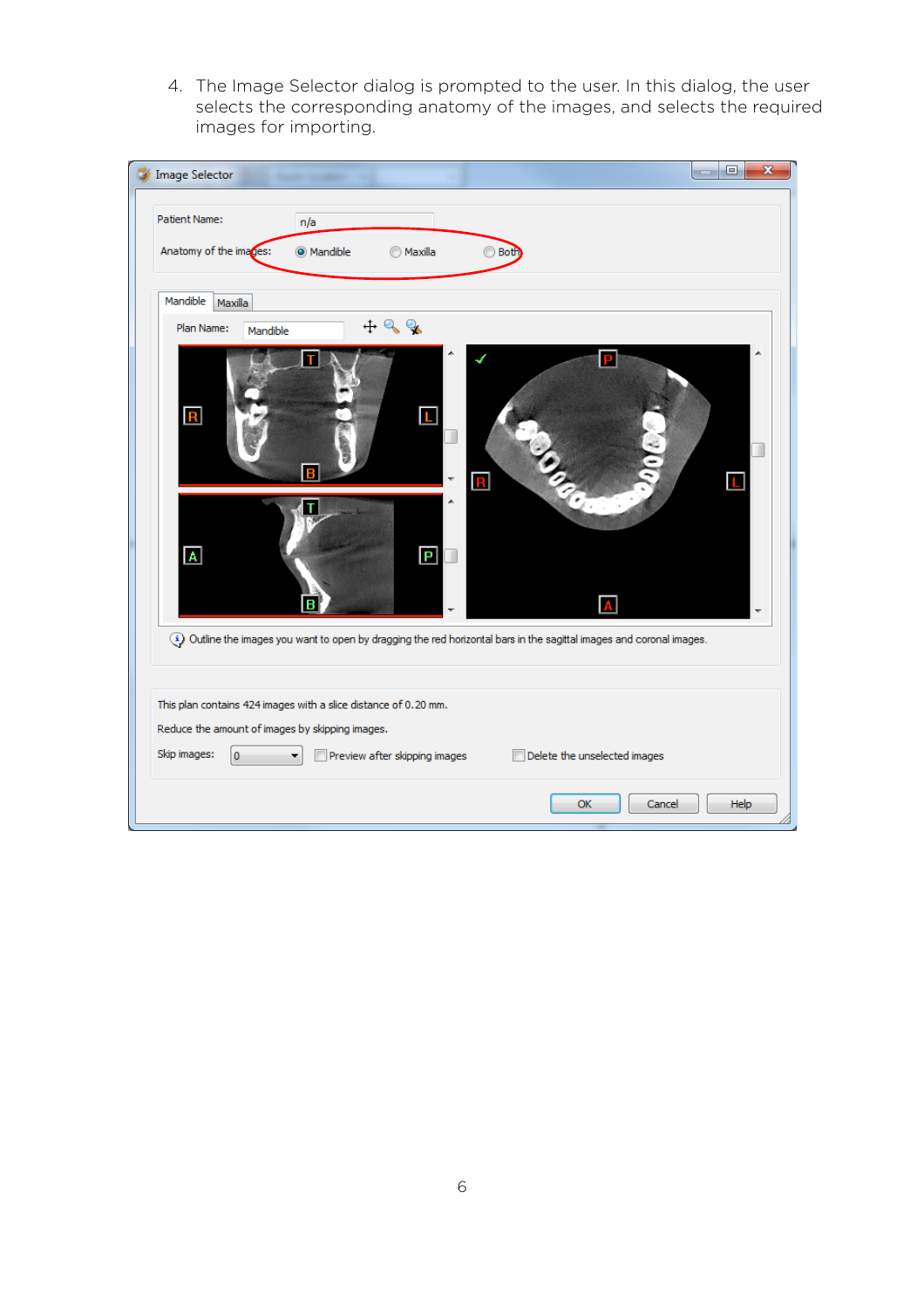If one or more orientation parameters were not exported, review if the orientation that was set is correct. The orientation can be adjusted by selecting the correct orientation parameter in the dropdown (1).

| <b>Image Selector</b>                                           |                       |                               | $\overline{\mathbf{x}}$<br>$\Box$<br>$\overline{\phantom{a}}$  |
|-----------------------------------------------------------------|-----------------------|-------------------------------|----------------------------------------------------------------|
| <b>Patient Name:</b>                                            | n/a                   |                               |                                                                |
| Anatomy of the images:                                          | @ Mandible            | <b>Maxilla</b>                | ◯ Both                                                         |
| Mandible<br>Maxilla                                             |                       |                               |                                                                |
| Plan Name:<br>Mandible                                          |                       | $+99$                         |                                                                |
|                                                                 | т                     |                               | P.                                                             |
| E                                                               |                       | τ                             |                                                                |
|                                                                 | B                     |                               | $\blacksquare$<br>L                                            |
|                                                                 | Anterior<br>Posterior |                               |                                                                |
| $\overline{\mathbf{A}}$                                         | Top<br>Bottom         |                               |                                                                |
|                                                                 | Left                  |                               |                                                                |
| Outline the images you w                                        | Right                 |                               | red horizontal bars in the sagittal images and coronal images. |
| This plan contains 247 images with a slice distance of 0.20 mm. |                       |                               |                                                                |
| Reduce the amount of images by skipping images.                 |                       |                               |                                                                |
| Skip images:<br>$\circ$                                         |                       | Preview after skipping images | Delete the unselected images                                   |
|                                                                 |                       |                               | OK<br>Cancel<br>Help                                           |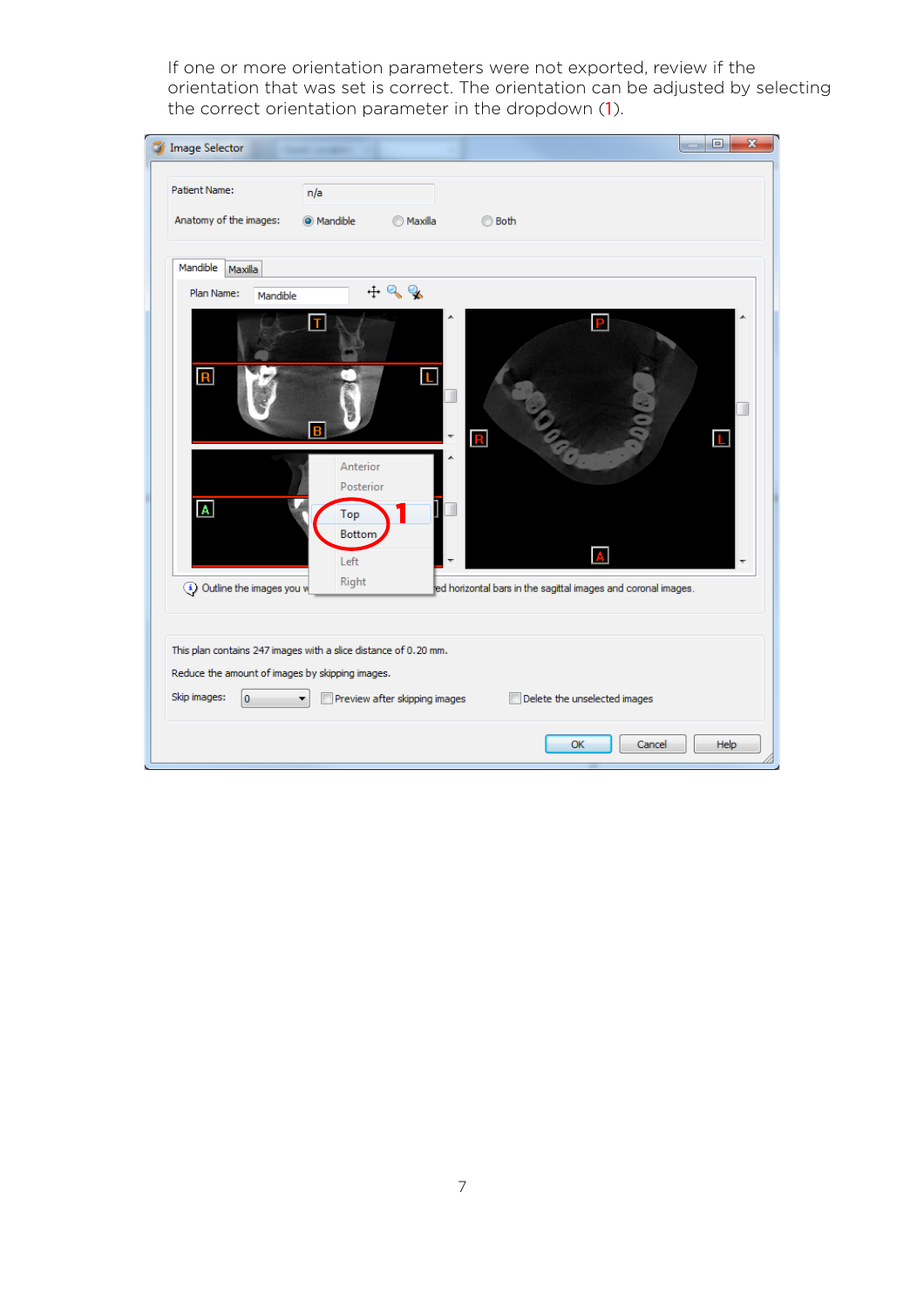In order to reduce software load, you can REMOVE UNNECESSARY IMAGES from the start or the end of the frame set by dragging the red lines in the coronal and sagittal view.(2)



In order to further reduce software load, you can remove axial images by selecting the skipped image count different from 0 (for example: skip images = 1 selects every second image, skip images= 2 selects every  $3^{rd}$  image) (3). For exported DICOM image sets with a slice distance below 0.4mm, it is

#### recommended to skip 1 image.

When ready, press OK. The software imports the selected frame set to Simplant.

5. You are now ready to start your planning.